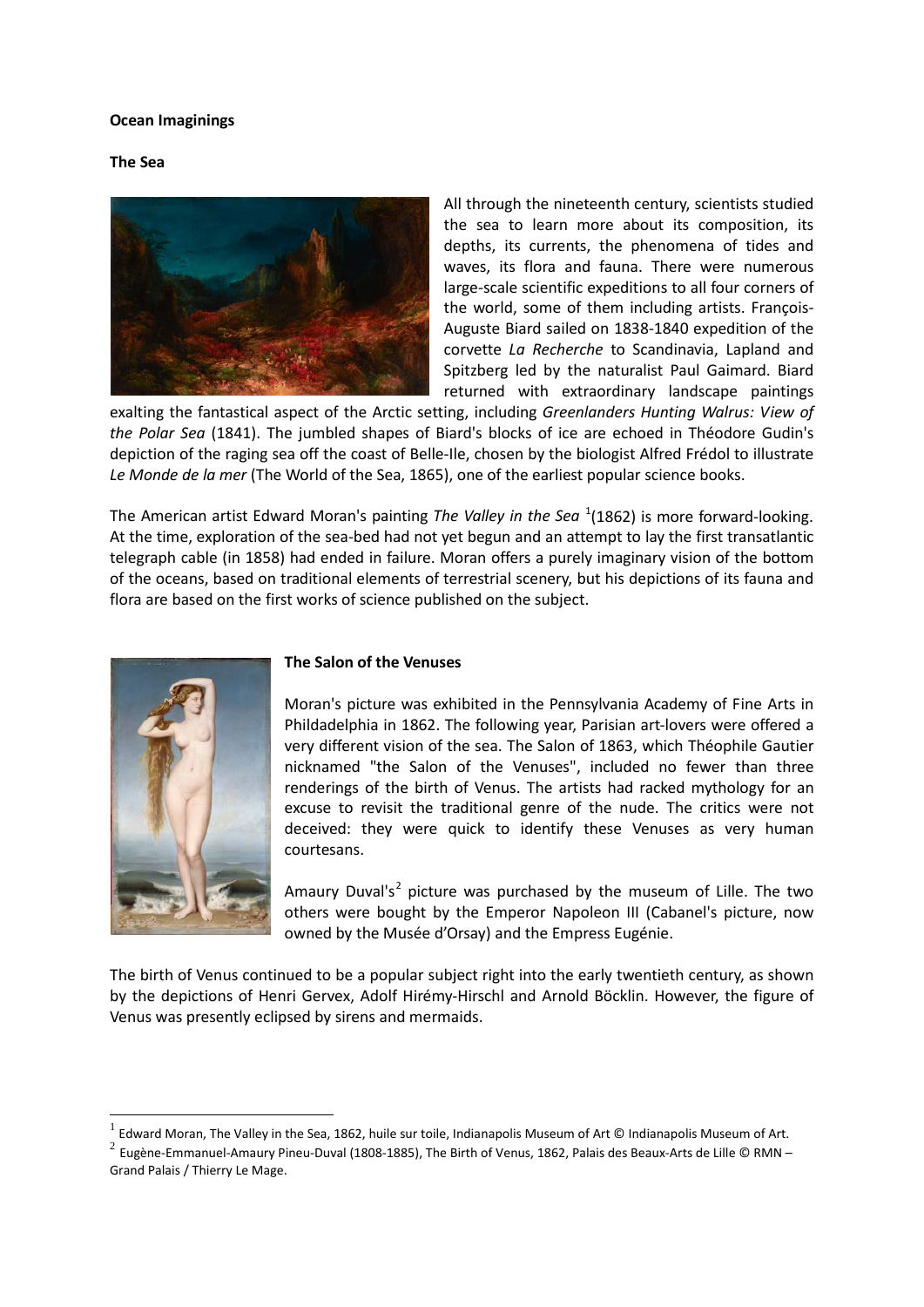#### **Cabinets of Curiosities**



The first oceanographic survey was conducted between 1872 and 1876 by HMS *Challenger*. It led to the discovery of over 4,000 new animal species, some of them at depths of more than 5,500 metres. A century of exploration had commenced with the first French expedition to the southern lands in 1800, in which Charles-Alexandre Lesueur<sup>[3](#page-1-0)</sup>, from Le Havre, took part. Taken on board as a draughtsman, Lesueur recorded numerous species. His natural history illustrations are now in the keeping of Le Havre Natural History Museum.

Until early experiments in photography, drawings were the only means by which the morphology of species could be recorded. Before underwater

photography was invented, cyanotypes (photograms made using a cyan blue mixture of chemicals) were used. Anna Atkins used this process to create her seaweed herbarium in 1845, and it was later used by Julius von Wiesner to capture images of diatoms seen under a microscope.

Between 1899 and 1904, Ernest Haeckel published *Kunst-formen der Natur* (*Nature's art forms*), a collection of 100 plates depicting and describing plankton and jellyfish. The book was phenomenally successful and became a source of inspiration for many artists.

#### **Nemo's World**



When Jules Verne's adventure story *Twenty Thousand Leagues under the Sea* was published in 1869, exploration of the sea-bed was still just a dream. His novel anticipated science, and its text and illustrations offered readers a fantastical vision of the depths of the ocean. Captain Nemo<sup>[4](#page-1-1)</sup>, exploring and dominating the fascinating undersea world on board his submarine, the *Nautilus*, embodied science and technological prowess. The sea was certainly popular with writers at this time. Jules Michelet published *La Mer* (The Sea) in 1861 and Victor Hugo's *Les Travailleurs de la mer* (Toilers of the

Sea) came out in 1866. In 1876, Gustave Doré produced an atmospheric set of engravings for an illustrated edition of Samuel Coleridge's poem *The Rime of the Ancient Mariner* (first published several decades earlier).

It was not until the early 1890s that early attempts at underwater photography began to be convincing, with Louis Boutan's photographs of sea anemones *in situ*, taken between 1893 and 1898 and it was only much later, in the early 1930s, that film-makers began to make moving pictures underwater. Until then, film depictions of the sea-bed had been limited to Georges Méliès' short comic films using mock-ups of the sea-bed that looked like something out of Jules Verne. Incidentally, the shy, solitary figure of Nemo continues to resonate for with us today, witness the work by contemporary artists Pierre and Gilles.

<span id="page-1-0"></span> $3$  Charles-Alexandre Lesueur, Jellyfish rhizostoma octopus (linné 1788), aquarelle sur vélin, Muséum d'Histoire Naturelle du Havre.

<span id="page-1-1"></span> $4$  Pierre et Gilles, Captain Nemo, 2004, photographie peinte, marouflée sur aluminium, collection François Pinault © Pierre et Gilles.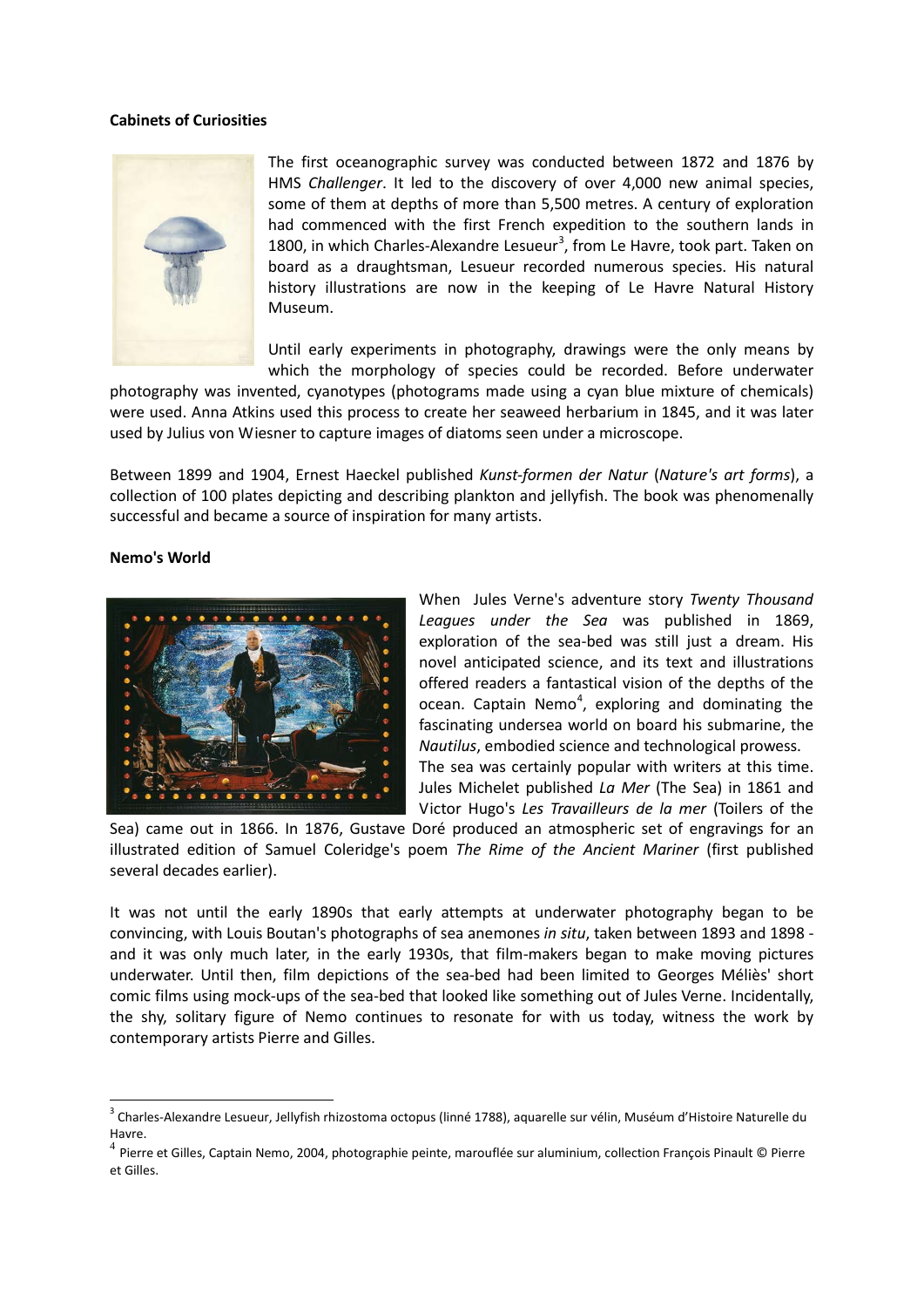#### **Hybrid Beings: The Lure of the Sirens**



The fascination with hybrid creatures was reaffirmed by the Symbolists. Although classical mythology contained numerous fantastical semi-human beings, including the Sirens (which were bird-women in Homer), in the late nineteenth century, salons and exhibitions suddenly seemed to be full of hybrid beings. Previously seen on the water's surface, these strange figures now seemed to spring from the depths. The impact of the first explorations of the sea-bed and the theory of evolution fired artists' imaginations, and seamonsters and women who were half fish or seahorse rubbed shoulders with sirens who lured sailors to their doom. Some of these creatures look disarmingly naive (as in Séon's picture), but others lie in wait for their prey (in Gustave Moreau's, Jerichau-Baumann's and Alex Deschmaker's<sup>[5](#page-2-0)</sup> versions) or have already devoured it (in Gustave-Adolphe Mossa's painting).

#### **The Decorative Arts and the Marine World**



The decorative arts too felt the sea-breeze. The first examples of Art Nouveau appeared in the early 1890s. Its exponents wanted to end eclecticism - hotch-potch borrowing of shapes from a range of historical styles - in architecture and decoration. Observation of living organisms offered an ideal means of doing so. The plates published by the biologist Ernest Haeckel were a fount of inspiration. The shapes of plankton and jellyfish species depicted by Haeckel were used in architectural features, furniture and decorative objects. Vases, goblets, ceramics and jewellery were adorned with marine flora and fauna such as seaweed, sea lilies, fish and seahorses, prompting one critic to remark: "If there is such a thing as a modern style, it is essentially marine."

Emile Gallé, who founded the École de Nancy in 1901, was one of the

most creative exponents of the genre. His final masterpiece, *Hand with Seaweed and Shells[6](#page-2-1)* , which is displayed here, was first exhibited a month after Gallé's death at the Exhibition of Decorative Art in Nancy, in 1904.

<span id="page-2-0"></span> $^5$  Paul-Alexandre Deschmacker. The Big Blue Mermaid, huile sur toile. La Piscine, Musée d'Art et d'industrie André Diligent, Roubaix © RMN – Grand Palais / Arnaud Loubry.

<span id="page-2-1"></span><sup>6</sup> Emile Gallé, *Hand with Seaweed and Shells*, 1904, verre à plusieurs couches travaillé à chaud, regravé à froid, Musée de l'école de Nancy © Musée de l'école de Nancy, Studio Image.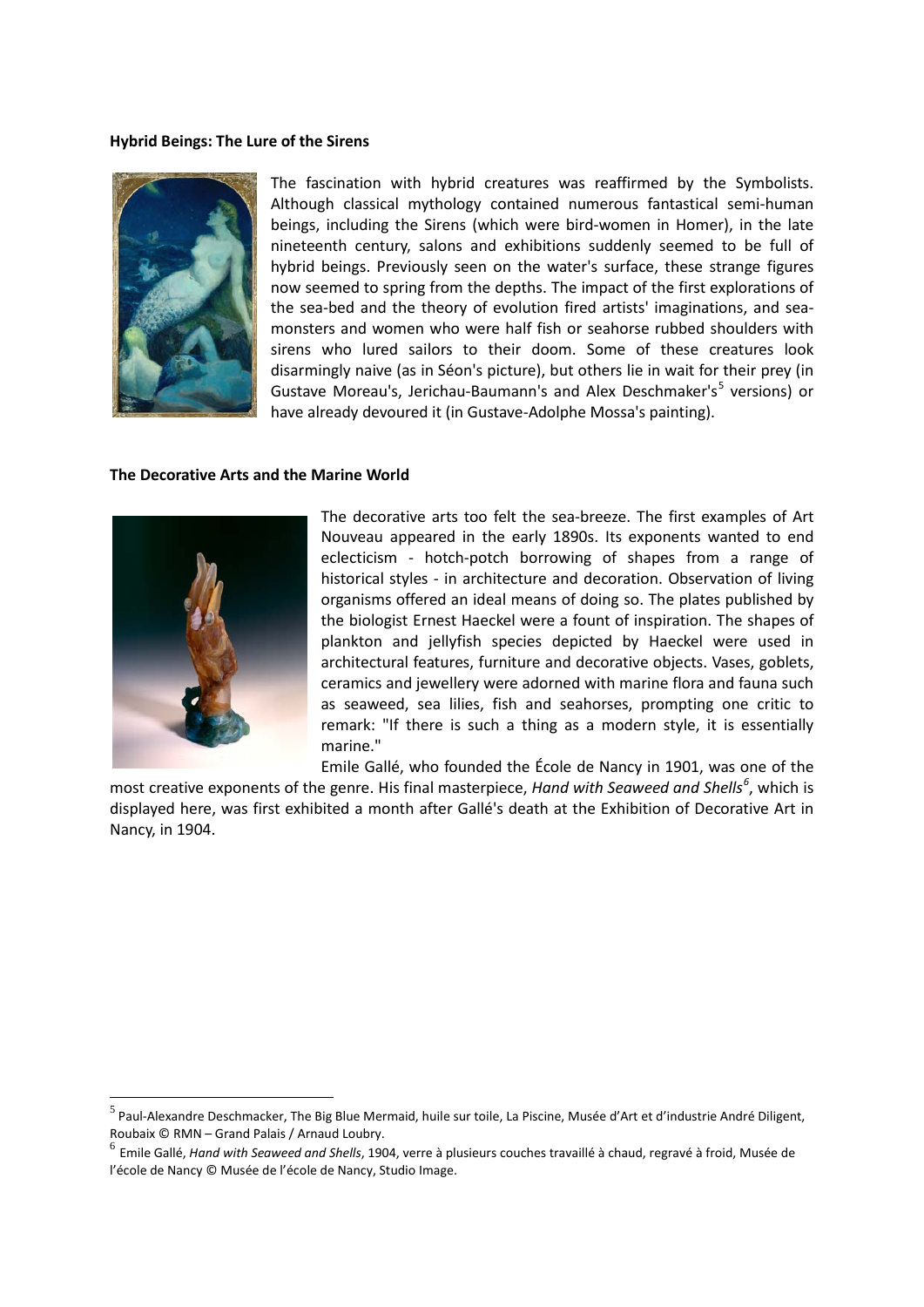#### **Elsa Guillaume: On the Dorsal of my Dreams**



The young artist Elsa Guillaume<sup>[7](#page-3-0)</sup> was one of the artists invited on board the schooner *Tara* in 2016 for a scientific expedition to the Pacific Ocean. Fascinated by the sea, marine charts, travellers' tales, figures of explorers, and the works of Louis Boutan, Jean Painlevé and Bill Viola, in September 2016 Guillaume embarked on a month-long voyage from Easter Island to Papeete. As she always does when travelling, she kept a logbook of sketches and notes to use as the

basis for drawings or ceramics once she was back in her studio.

Her 14-metre drawing of marine riders and the sea-bed was created *in situ* especially for this exhibition. In front of this spectacular ephemeral work, forming a counterpoint to it, is an installation consisting of three large porcelain spider crabs.

#### **Jean Painlevé: Documenting Marvels**



Jean Painlevé<sup>[8](#page-3-1)</sup> (1902-1989) was the son of Paul Painlevé, a mathematician and politician. He studied medicine and natural science but chose to work as a film-maker from 1925 onwards. Science films quickly became his speciality. Between 1927 and 1982, he made nearly 200 popular science documentaries and research films.

Four of his pre-war films are shown as part of this exhibition. The first, *The Octopus* (1928), is based on a memory from his childhood in Roscoff. It is followed by *Hyas and Stenorhynchus, Marine Crustaceans, Skeleton Shrimps and Sea Spiders*. Observing the movements of the small crustaceans in the last of these films, Fernand Léger said that it was the finest ballet he had ever seen. Finally, we are also screening *The Seahorse*, for which Painlevé filmed underwater sequences actually in the

sea for the first time, using a camera in a waterproof crate. It was initially released in a silent version. Then a sound version (with music by Darius Milhaud) was distributed for screening in Pathé cinemas. When it was came out in 1935, the film was a great success with audiences - and even more so with the Surrealists, who were fascinated by scientific films and photographs.

<span id="page-3-0"></span>Elsa Guillaume, On the dorsal of my dreams, montage, 2018 © Elsa Guillaume.

<span id="page-3-1"></span> $^8$  Jean Painlevé, Head and shoulders of Seahorse, 1931, épreuve gélatino-argentique, Paris, Archives Jean Painlevé © Archives Jean Painlevé, Paris.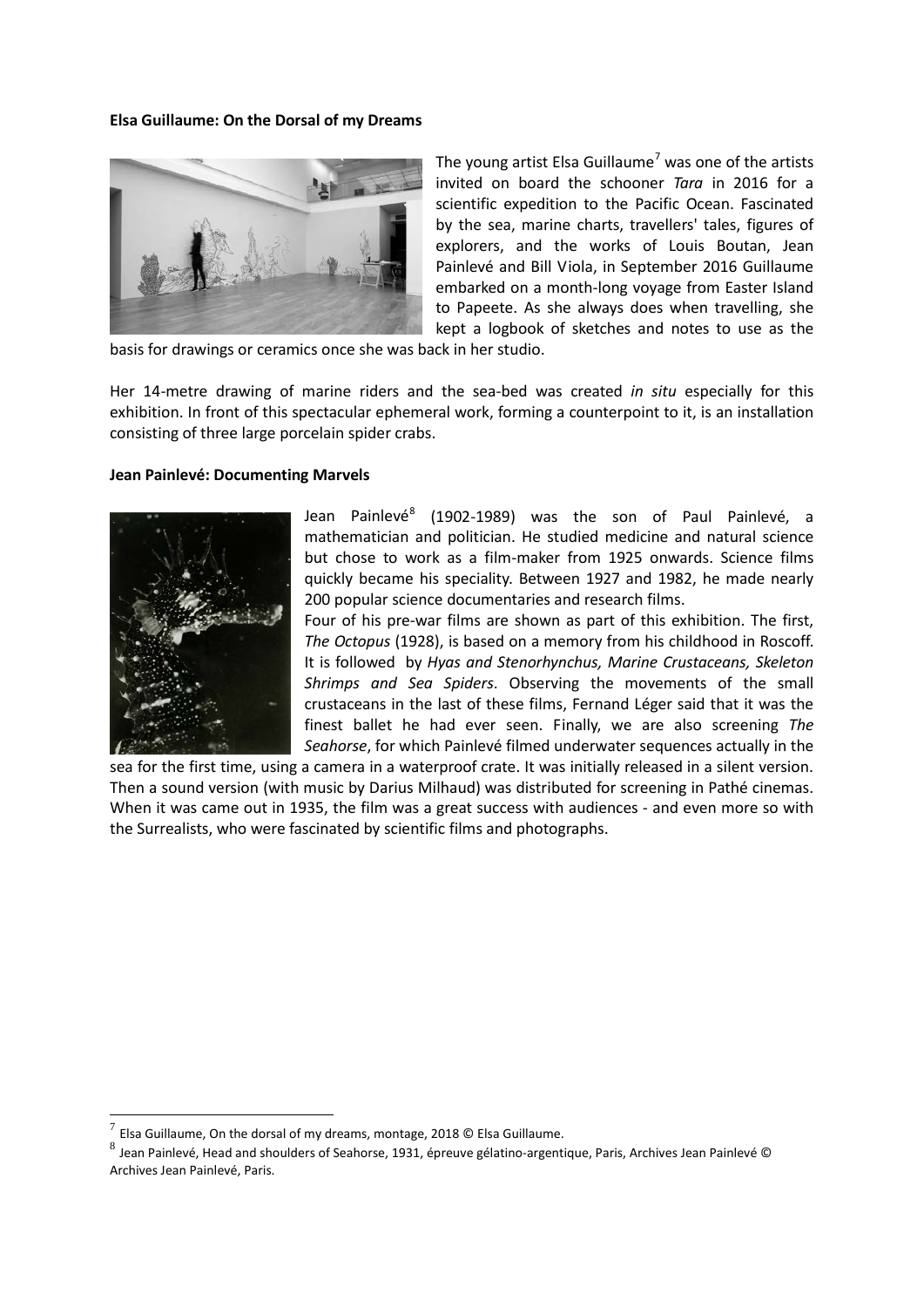#### **Latter-day Nymphs and Sirens**



Public aquariums began to be seen in European and American cities in about 1850. Functioning as large-scale aquatic menageries, they reconstructed life in the depths. The untamable marine world, with its octopuses and sea-monsters, was presented, captive and housed in small tanks, to the gaze of curious spectators. But aquariums also triggered reflections about the similarities between the human and piscine worlds. In 1863, one critic described the aquarium as "a moral theatre in which the fish are clad in our vices and passions."

Aquariums had an enduring fascination. Etienne-Jules Marey observed and dissected the movement of a skate and Painlevé directed his first films through the glass of the aquarium, and aquariums and fishbowls

were important elements in Surrealist imagery. Their translucent surface offered a glimpse of sometimes murky waters in which figures became distorted or elongated, and lens effects invented strange monsters.

In *L'Amour fou* (Mad Love), published in 1937 with illustrations by Brassaï, Man Ray, Rogi André, Dora Maar and Henri Cartier-Bresson, André Breton related his meeting with the "scandalously beautiful" Jacqueline Lamba in 1934 (they married shortly afterwards). She was appearing as an aquatic ballet dancer in a well-known cabaret, the Coliseum, where Rogi André photographed her as latter-day naiad in a glass aquarium. The Surrealist photographers seized delightedly on the figure of the waternymph, female bather or immersed female body, revisiting the theme of the siren with their own take<sup>[9](#page-4-0)</sup>. The undersea world became one of the laboratories of the strangeness of reality Breton called for. "Beauty must be convulsive if it is to exist", he wrote at the end of *Nadja.* In other words, convulsiveness was a vital precondition for beauty.

#### **Flora and Fauna**



"The marvellous is always beautiful; whatever is marvellous is always beautiful; only the marvellous is beautiful," asserted the Surrealist theorist André Breton in his 1924 *Manifesto of Surrealism*. The exhibition includes several photographs of the sea-bed by unknown individuals from Breton's private collection, as a reminder that science, with its ability to inspire wonder, was one of the Surrealists' most fertile sources of the marvellous. As Dalí wrote, he and his friends were always on the lookout for "pictures capable of making us ecstatic".

The flora and fauna of the depths of the sea were a rich source for artists in search of strange kinds of beauty, as the photographs of Jean Painlevé, Man Ray and Brassaï demonstrate. Brassaï's "Madrepores"<sup>[10](#page-4-1)</sup> were commissioned by Dalí to illustrate André Breton's text "Convulsive Beauty". The extreme close-ups of anatomical details taken by some photographers, like André Steiner's *Octopus Tentacle*, reflect this scientific stance.

<span id="page-4-0"></span> $^9$  Laure Albin-Guillot, composition with female swimmer, 1937, épreuve gélatino-argentique, Centre Pompidou © RMN – Grand Palais / Guy Carrard.

<span id="page-4-1"></span> $^{10}$  Brassaï, Madrepore, vers 1934, épreuve argentique d'époque, succession André Breton, Galerie Thessa Herold, Paris.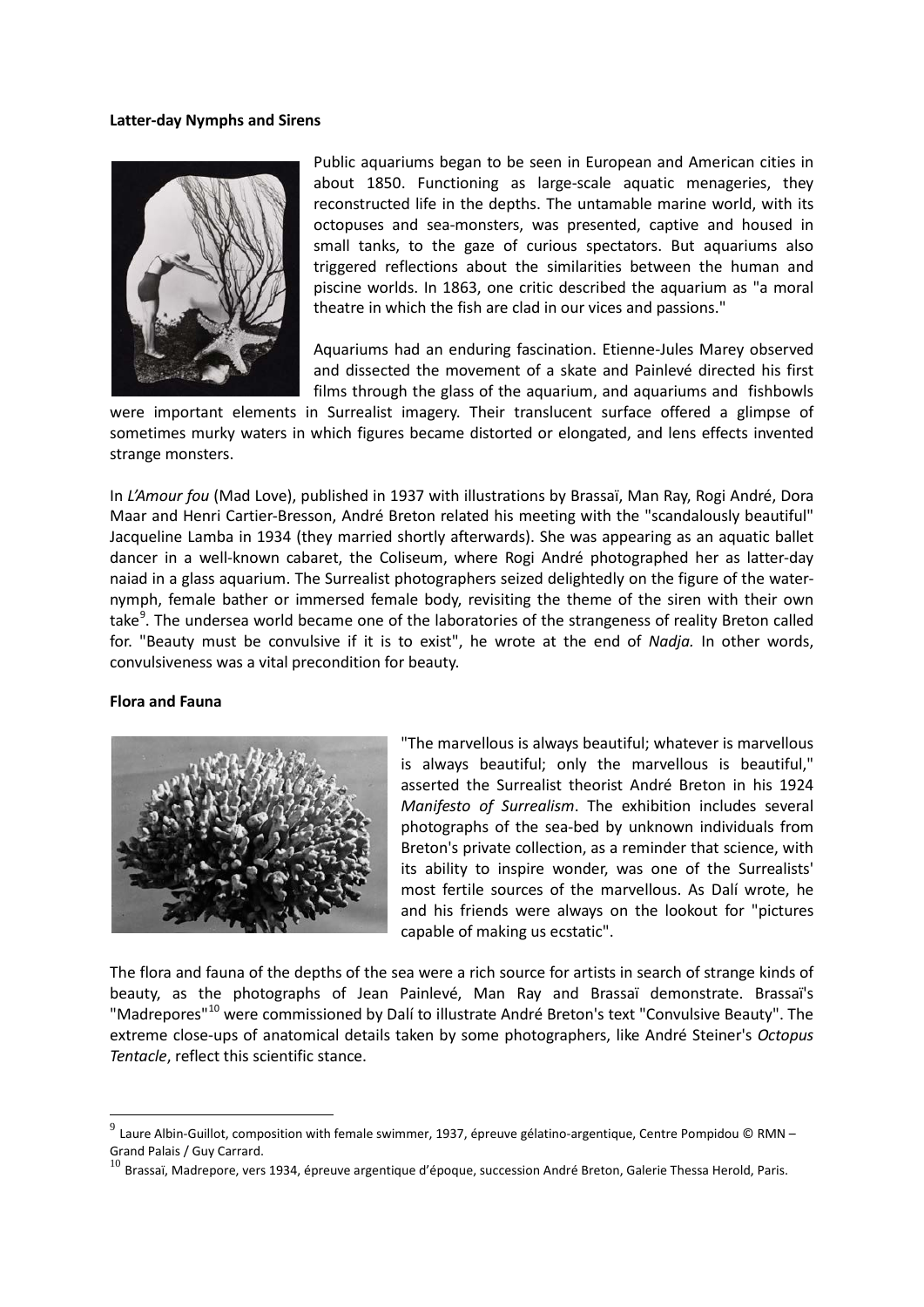#### **Sea-monsters**



In the nineteenth century, the narratives of Jules Verne, Victor Hugo and Lautréamont still featured sea-monsters, but they took even stranger forms in the visual arts.

Lucien Levy-Dhurmer's picture is a terrifying reworking of the figure of Medusa<sup>11</sup>, in which the Gorgon's bulging-eyed, seaweed-haired head rolls in the backwash of a wave. Rodin's fish-woman (1915) has a monstrously animal appearance, while Odilon Redon's version is nightmarishly formless.

Jean Painlevé conjured up monsters from the deep by massively enlarged images and pointing out likenesses between sea-creatures and human beings. Other Surrealist artists used overprinting (André Steiner) or collage and artificially staged scenes (Max Ernst) to create disturbing new shapes, or manipulated the image at the printing stage, using solarisation (Man Ray) or burnouts (Raoul

Ubac) to create works that have no discernible link with reality.

Following World War 1, Philippe Soupault and Louis Aragon rediscovered *Les Chants de Maldoror* (The Songs of Maldoror) in the 1920s. Lautréamont's poem inspired Lucien Lorelle's and Judit Reigl's strange illustrations. In 1952, Simon Hantaï used a fishbone to create the small picture/object/reliquary entitled *Look into my Eyes. I Am Looking for You. Do Not Hunt Me* (or perhaps *Do Not Chase Me Away*), which he set in front of the door of André Breton's home.

#### **What colour is the ocean? What is it made of?**



Alarming reports of global warming, the death of coral reefs, the proliferation of plastic waste in oceans, and the discovery of a seventh continent a third the size of the USA or six times as big as France in the north Pacific are changing the way we view the marine world.

As early as 1989, the British artist Boyd Webb<sup>[12](#page-5-1)</sup> depicted a jellyfish as an iceberg made of shreds of plastic bags. The works produced by Elsa Guillaume (in 2016) and Nicolas Floc'h (in 2017) during their time on board the schooner *Tara* illustrate the way scientists and creative artists worried about the equilibrium of the planet and its systems are now conducting detailed observations and analyses of the surface and the depths of the oceans to draw attention to the visible effects, taboo subjects and ambiguous attitudes of our economic systems.

Nicolas Floc'h's large-format photographs of corals record the effects of global warming and the acidification of the oceans along the Kuroshio ("Black Current") in Japan. The larger seaweed species are gradually disappearing and being replaced by small brown algae and corals; in the most acid sites,

<span id="page-5-0"></span> $^{11}$  Lucien Levy-Dhurmer, Medusa or the furious wave, 1897, pastel et fusain sur papier contrecollé sur carton, Musée d'Orsay, Paris © RMN – Grand Palais / Hervé Lewandowski.

<span id="page-5-1"></span> $^{12}$  Boyd Webb, Denizen, 1989, épreuve cibachrome, Centre Pompidou © RMN – Grand Palais / Philippe Migeat.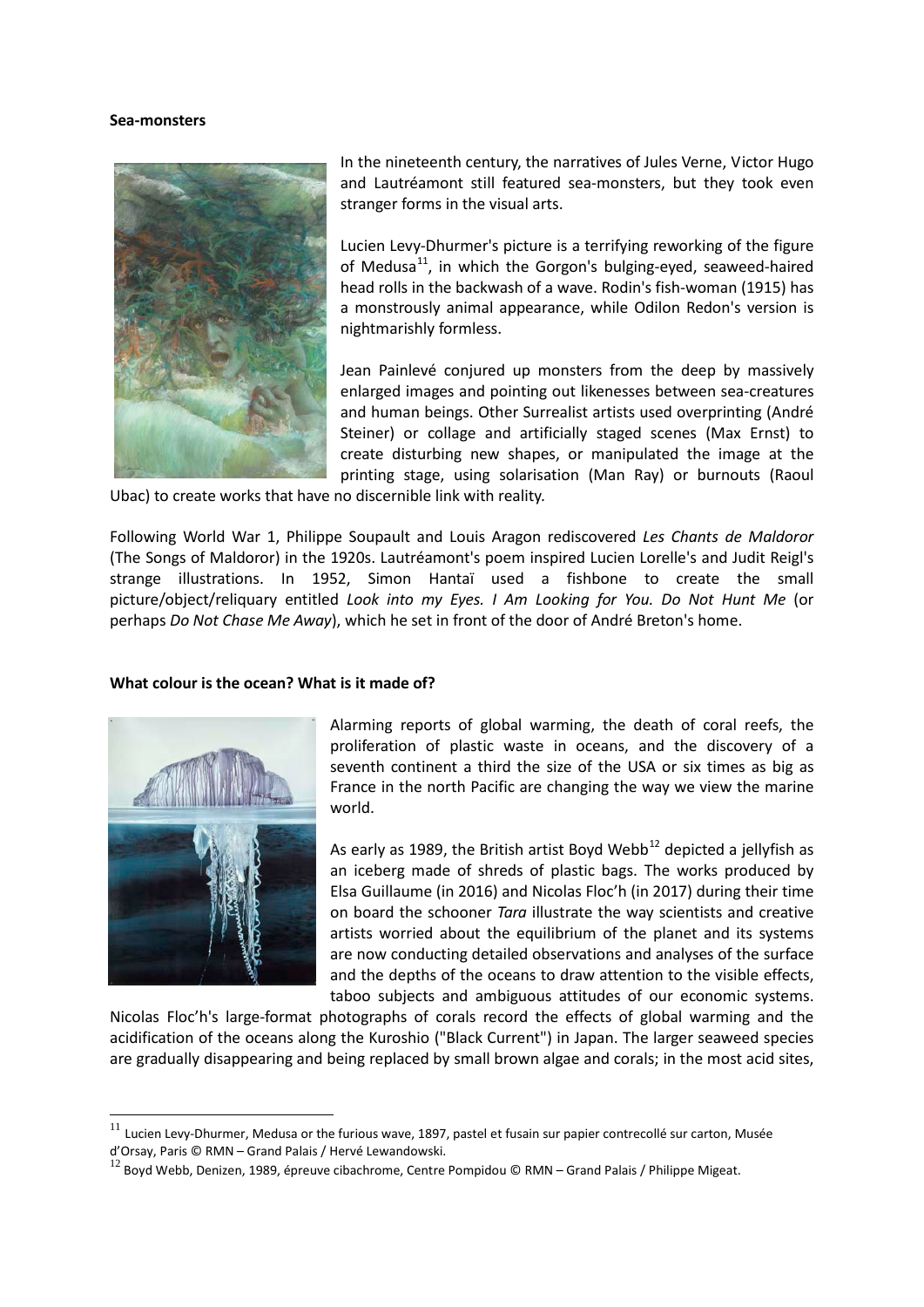only soft corals survive, and the sea-bed resembles a lunar landscape. These images are contrasted with paradisiac photographs of dense laminaria forests.

Today, scientists are using large aquariums – wave canals – to model wave movements. The artist Hicham Berrada also experiments with a form of modelling in the enclosed space of an aquarium. By mixing and manipulating chemicals that react with each other, he creates a world of movement. The transformations of matter produce a fantastical landscape reminiscent of an imaginary sea-bed, "exciting each viewer's visionary faculties" as the artist puts it.

The exhibition ends with Nicolas Floc'h's audio work *The Colour of Water* (2017), and the words of Hubert Loisel, a research scientist in the Oceanology and Geosciences department of the University of Lille, as an invitation to feel the poetry of the language of science.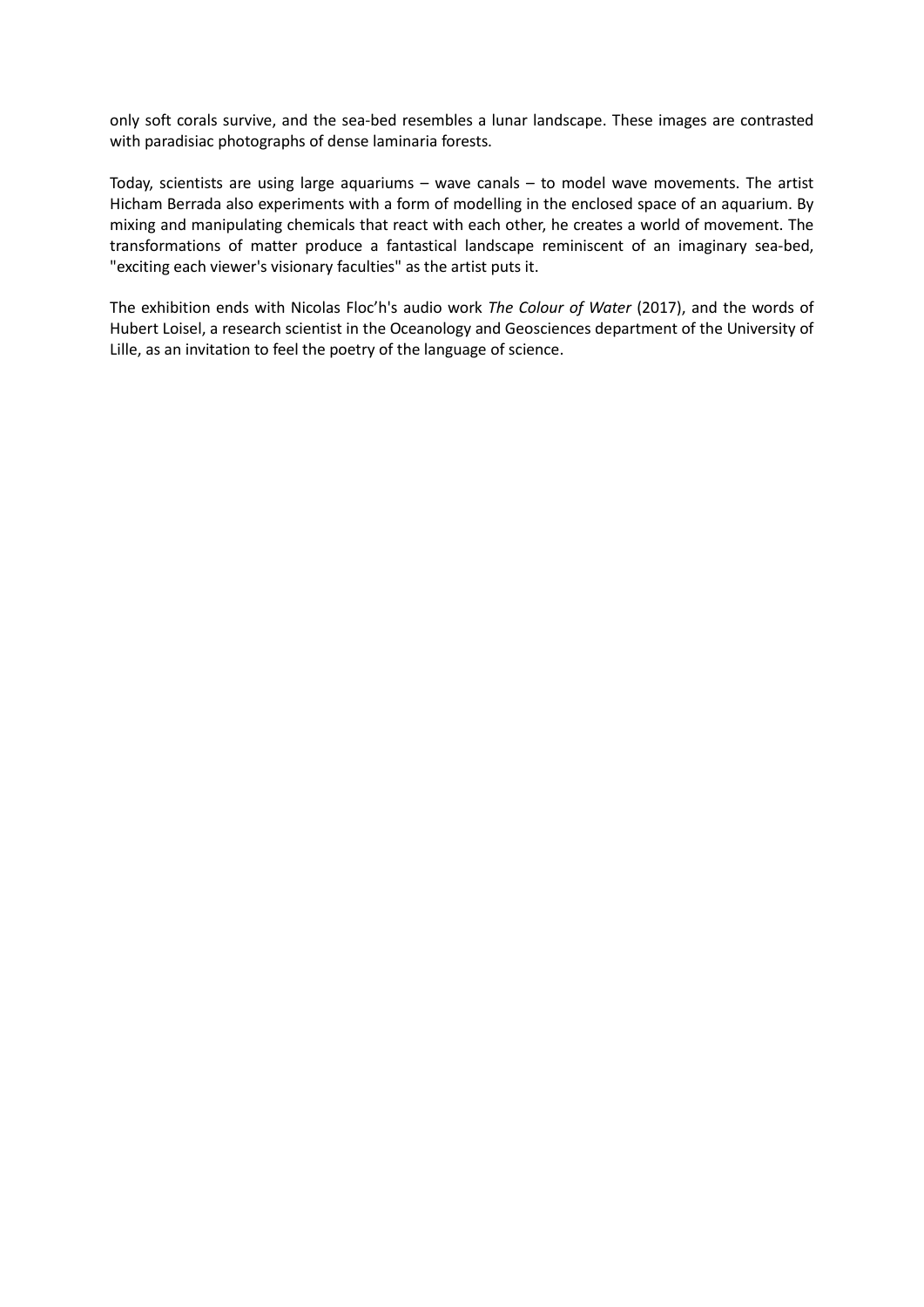# **Timeline**

# **1800**

In October, the vessels *Le Géographe* and *Le Naturaliste* leave the port of Le Havre under the command of Nicolas Baudin, for a "voyage to the southern lands". This first scientific expedition to New Holland (present-day Australia) is to take four years. Initially included in the expedition as a draughtsman, Charles-Alexandre Lesueur collects and records numerous specimens.

# **1837**

Publication of Hans Christian Andersen's story *The Little Mermaid*.

# **1843**

Anna Atkins uses the cyanotype process to take pictures of seaweed. Her collection *Photographs of British Algae: Cyanotype Impressions* is seen as the first botanical work to be illustrated with photographs.

# **1855**

United States Navy commander Matthew Fontaine Maury publishes the seminal oceanographic work *The Physical Geography of the Sea and its Meteorology*.

# **1859**

In England, Darwin publishes his book on the theory of evolution. (A French translation is published in 1862 under the title *De l'origine des espèces, ou des Lois du progrès chez les êtres organisés*.) The same year, the first underwater telegraph cable is laid between Europe and America, and the first French marine zoology and physiology laboratory is set up in Concarneau.

### **1861**

Jules Michelet writes *La Mer* (The Sea), based on his impressions of the sea during stays on the coast of France and meticulously documented.

### **1862**

Edward Moran presents his picture *The Valley in the Sea* at the Pennsylvania Academy of Art, in Philadelphia.

### **1863**

Three paintings of the birth of Venus cause a sensation at the Paris Salon. Alexandre Cabanel's picture is at once purchased by Napoleon III, Paul Baudry's by the Empress Eugénie and Amaury-Duval's by Lille Museum.

### **1866**

Victor Hugo writes *Les Travailleurs de la mer* (Toilers of the Sea), a paean to the sea and human courage in the face of the vastness of the oceans.

### **1867**

A huge aquarium is exhibited at the Paris World's Fair. The visitors who flock to see it include Jules Verne.

### **1868**

An aquarium made up of 46 large tanks with "a host of fish, molluscs, annelids and zoophytes living in it" is exhibited in the first International Maritime Exhibition in Le Havre.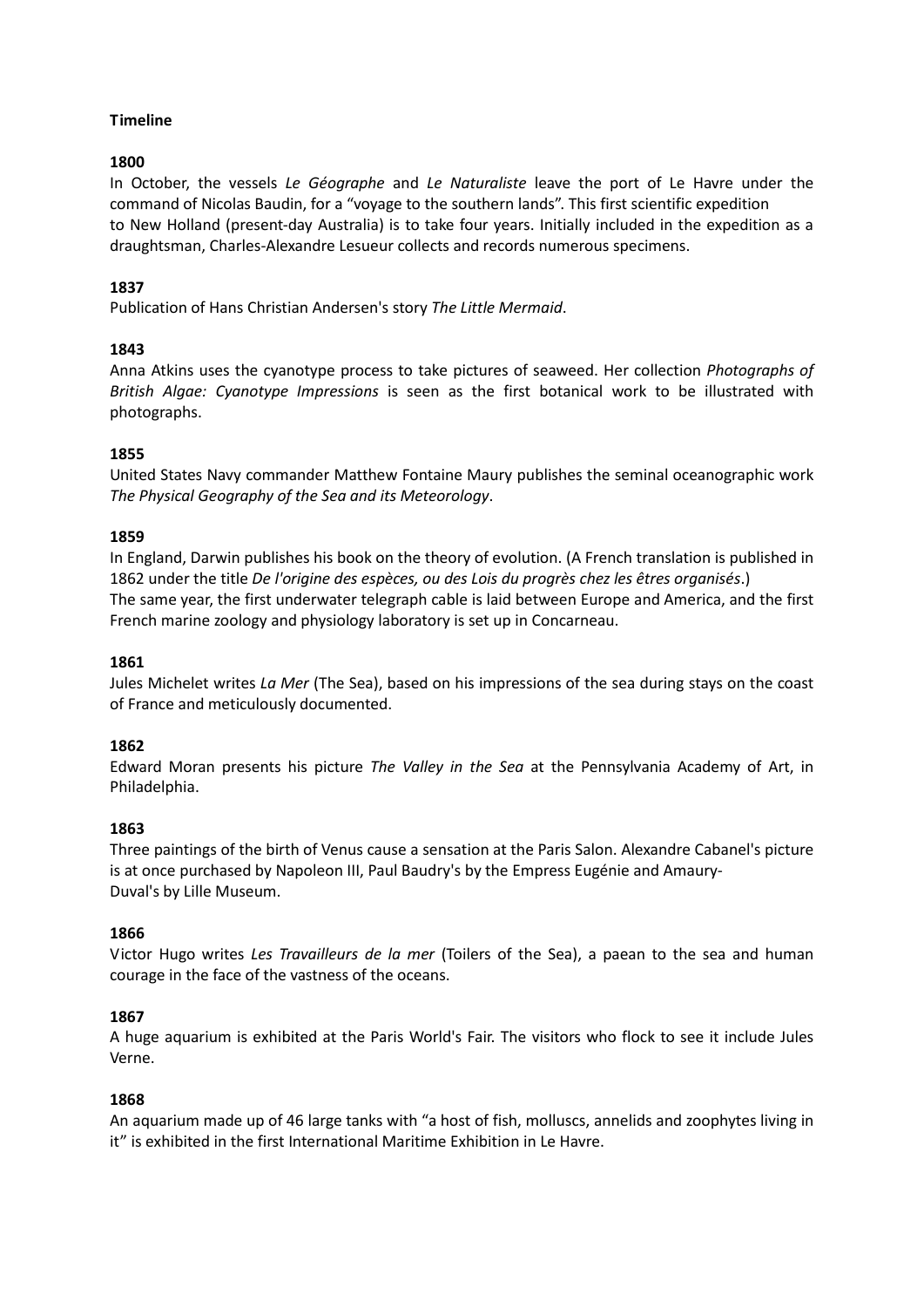### **1869**

Jules Verne publishes his adventure story *Vingt mille lieues sous les mers* (Twenty Thousand Leagues under the Sea), which revisits the legend of Atlantis and introduces the popular figure of Captain Nemo and his submarine, the Nautilus.

In the same year, Isidore Ducasse's work *Les Chants de Maldoror* (The Songs of Maldoror) is published under the pseudonym Le Comte de Lautréamont. Its publication goes virtually unnoticed, but it is rediscovered after World War 1 by the Surrealists Philippe Soupault, Louis Aragon and André Breton, who see it as a forerunner of their movement.

# **1872**

A biological research station is set up at Roscoff by Henri de Lacaze-Duthiers.

### **1872-1876**

A first maritime survey is conducted by a team of scientists on board the British vessel HMS *Challenger* between December 1872 and May 1876. The ship covers almost 120,000 kilometres of ocean. Over 4,000 hitherto unknown animal species are discovered, some of them living at depths of more than 5,500 metres.

### **1876**

Gustave Doré illustrates Samuel Coleridge's book *The Rime of the Ancient Mariner*.

### **1880**

Gustave Moreau takes part in the Paris Salon for the last time. For his depiction of marine flora on the cave floor in *Galatea* (now in the Musée d'Orsay), he draws inspiration from science books in the Natural History Museum.

#### **1883**

Odilon Redon publishes an album of eight lithographs entitled *Les Origines* (Origins), clearly inspired by Darwin's theory of evolution.

#### **1893-1898**

Louis Boutan makes a camera that can be used underwater, and takes the first in-situ photographs of marine flora at Banyuls.

### **1897**

Jean-Francis Auburtin designs a large mural entitled *Les fonds de la mer* (The Sea-bed) for the Sorbonne's zoology department lecture theatre.

#### **1899-1904**

The German biologist, philosopher and free-thinker Ernst Haeckel publishes his *Kunst-Formen der Natur* (Nature's art forms), a collection of 100 plates describing and depicting plankton and jellyfish. The book reveals the splendour of undersea fauna to the world as a whole and is highly popular, especially with artists.

### **1900**

René Binet designs a monumental entrance for the Paris Wold's Fair inspired by a drawing of a radiolarian (a planktonic animal organism) by Ernst Haeckel. To the question "Do we have a modern style?", the art critic Robert de la Sizeranne replies, "If there is such a thing as a modern style, it is essentially marine."

Auguste Rodin holds his first major solo retrospective in the Place de l'Alma as a fringe event during the World's Fair. He includes the group sculpture *The Sirens*, which he reuses for the *Monument to Victor Hugo* and for *The Gates of Hell*.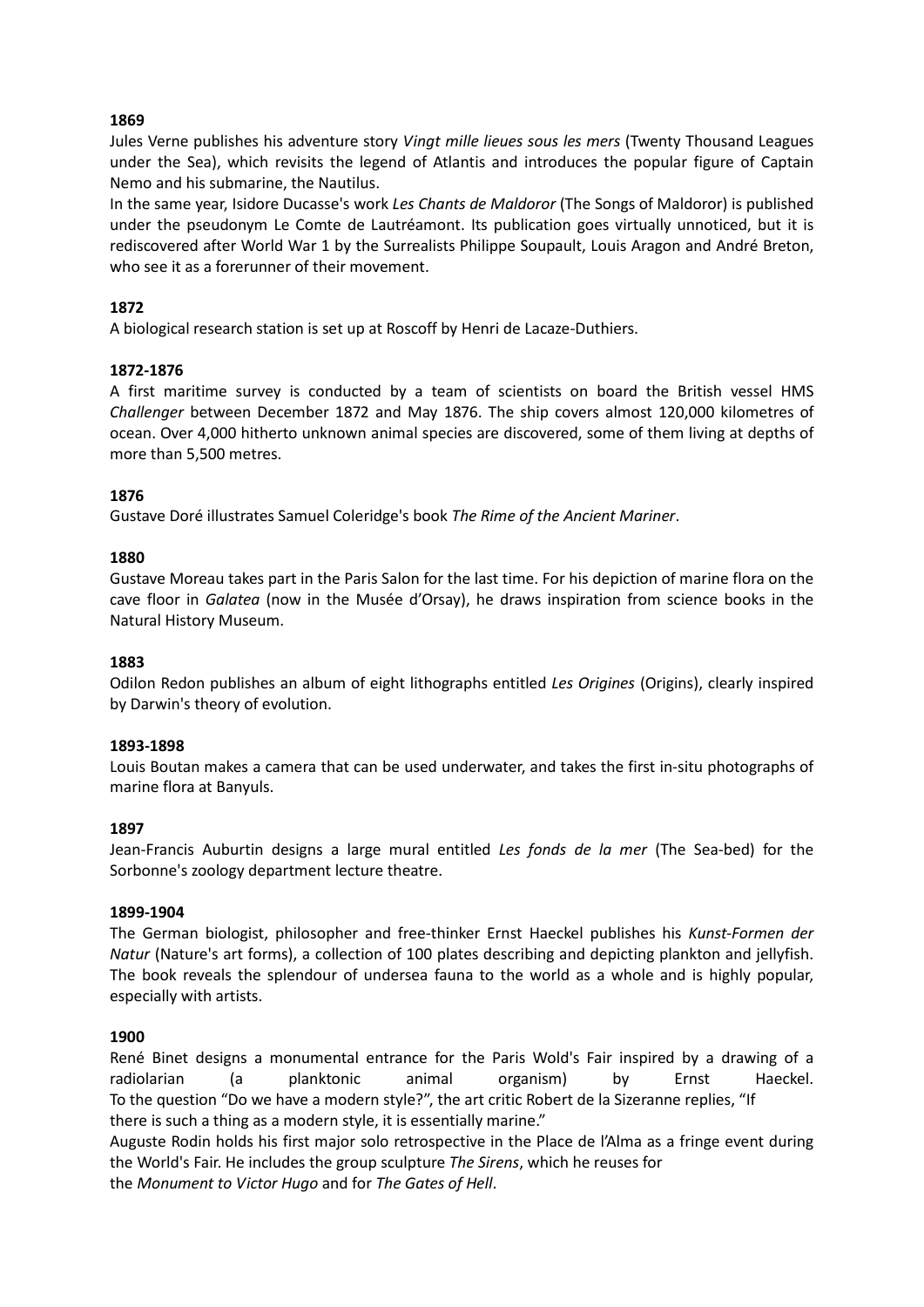# **1901**

The École de Nancy is founded.

# **1902**

Georges Méliès makes his film *Le voyage dans la lune* (A Trip to the Moon), inspired by the works of Jules Verne and H.G. Wells. Five years later, he films *Deux cents milles sous les mers ou Le cauchemar du pêcheur* (Under the Seas).

# **1904**

Émile Gallé's *Hand with Seaweed and Shells* is shown at the Exhibition of Decorative Art in Nancy in October, a month after the artist's death.

# **1905**

Claude Debussy composes *La Mer, trois esquisses symphoniques pour orchestre* (The Sea, three symphonic sketches for orchestra).

# **1910**

Monaco Oceanographic Institute founded by Prince Albert I.

# **1910-1912**

Mathurin Méheut spends two years at the marine research station in Roscoff. In 1913, he publishes *Étude de la mer. Faune et flore de la Manche et de l'océan.* (Study of the Sea. Fauna and Flora of the Channel and the Ocean) with Maurice Pillard-Verneuil.

# **1924**

André Breton publishes his Manifesto of Surrealism, in which he declares: "Poetry must be practised" and advocates "systematic illumination of hidden places." He sees the discovery of everyday marvels, and especially the wonders of the undersea world as revealed by science periodicals, as a form of the "poetry in action" by which he sets store.

### **1928**

Man Ray directs the short film *L'Étoile de mer* (The Starfish), assisted by Jacques-André Boiffard. The film is based on a poem by Robert Desnos about a starfish found in a junk shop in the Rue des Rosiers.

In the same year, Jean Painlevé shoots his first "popular science" film, *La Pieuvre* (The Octopus), immediately followed by *La Daphnie* and *Les Oursins* (Daphnia and Sea Urchins) (1929),

*Caprelles et pantopodes* (Skeleton Shrimps and Sea Spiders, 1930) and *Hyas et Sténorinques, crustacés marins* (Hyas and Stenorhynchus, Marine Crustaceans).

### **1929**

Colette publishes *Regarde...* (Look...), a large album illustrated with 29 compositions by Mathurin Méheut that invites the reader to take a closer look at animal and plant life at the seaside.

### **1933**

In June, Albert Skira publishes the first issue of the periodical *La Minotaure* with Tériade as art director. Contributors include André Breton, Salvador Dali, Paul Éluard, Michel Leiris, Pablo Picasso, Tristan Tzara and Jacques Lacan. In 1934, Brassaï published his famous photographic series *Madrepores* in it.

### **1934**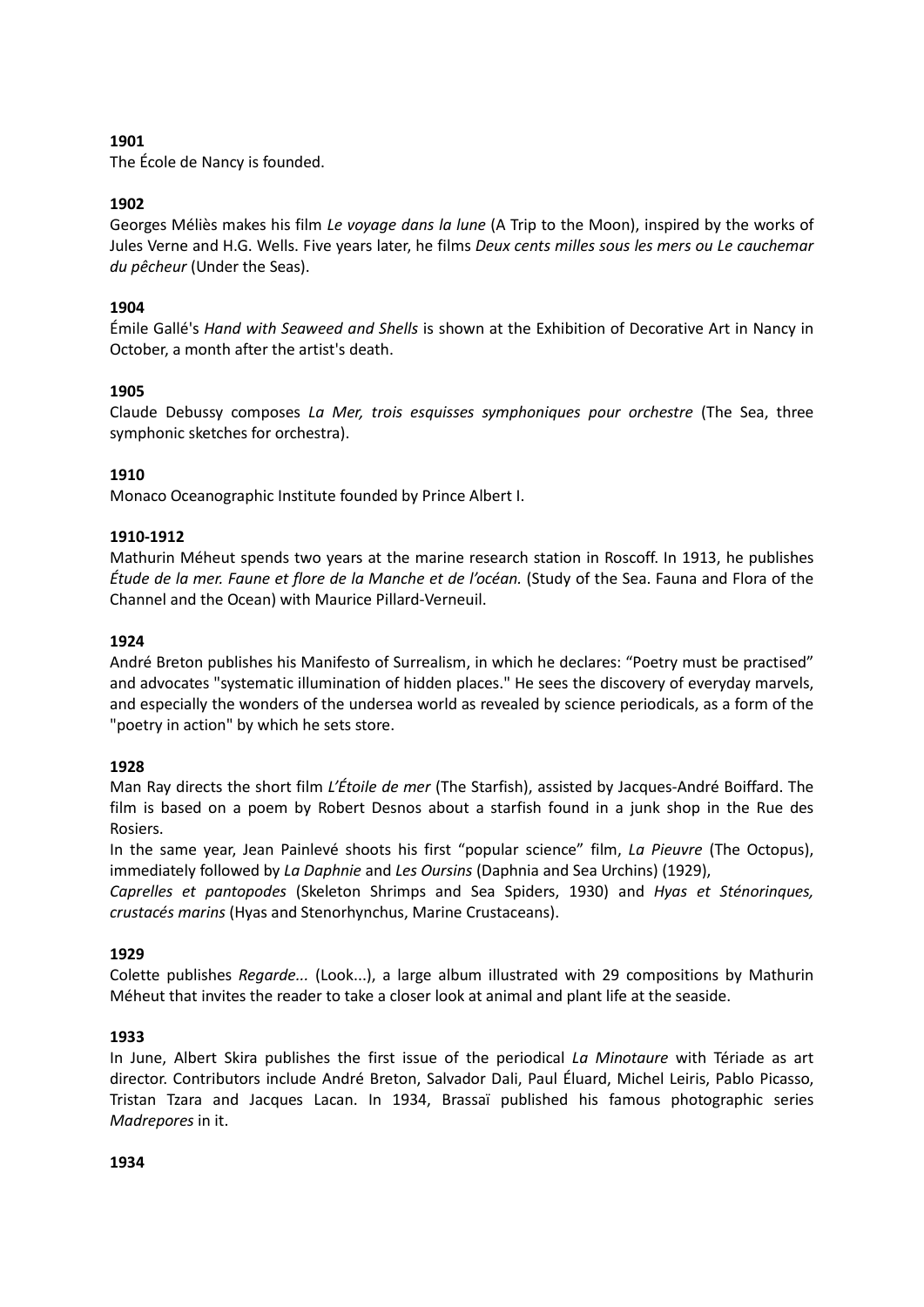Jacqueline Lamba appears as an aquatic ballet dancer in a cabaret on the Boulevard Rochechouart, Le Coliseum, a former swimming pool converted into a music-hall. Fascinated by André Breton, Lamba engineers a meeting with him on May 1934 and marries him in August of the same year, with Alberto Giacometti and Paul Éluard as witnesses.

# **1935**

Cinema release of Jean Painlevé's film *L'Hippocampe* (The Seahorse), shot in 1931 using a mobile insubmersible camera for the first time. The film is a great success with the public, but US film censors ask for scenes of "copulation" and of the male seahorse giving birth to be removed. The same year, Painlevé and Commandant Le Prieur set up the Club des Sous l'Eau (Under-the-Waters Club), Europe's first amateur diving club.

# **1936**

In June, London's New Burlington Galleries hold the International Surrealist Exhibition. Invited to the opening by André Breton, Salvador Dali attends in a diving-suit.

December sees the opening of an exhibition entitled "Fantastic Art, Dada, Surrealism" at the Museum of Modern Art in New York, including Dora Maar's iconic photograph Portrait d'Ubu (Portrait of Ubu). It probably shows an armadillo foetus, and was inspired by Alfred Jarry's play *Ubu roi* (1896), in which Ubu is described as: "brother to the horse crab, the most aesthetically horrible of marine beasts".

# **1937**

Publication of André Breton's *L'Amour fou* (Mad Love). Illustrated by Brassaï, Man Ray, Rogi André, Dora Maar and Henri Cartier-Bresson, it recounts a performance by the "scandalously beautiful" Jacqueline Lamba swimming naked in the glass aquarium of the Coliseum cabaret. As Breton tells it, her entrance is announced, by a waiter saying to a waitress "Ici l'on dîne !" (People dine here!), which Breton hears as "Ici l'Ondine !" (Here's the water-nymph!).

Publication by GLM of Man Ray's collection *La photographie n'est pas l'art* (Photographie is not art), with a preface by André Breton, including a picture of a seahorse entitled *Histoire naturelle* (Natural History).

### **1939**

Raoul Ubac and David Hare develop a photographic process they call "burnout", in which the emulsion of the negative is softened by contact with heat. *The Nebula*, a figure made up of wavy, moving fluids, is the masterpiece in a series that includes other images of the sea-bed rendered almost phantasmagorical by the burnout process. André Breton is to say of the female figures in Ubac's photographs: "They are incredible fossil flowers, fisherwoman who tame the quicksands."

### **1940-1941**

Some of the Surrealists flee to Marseille to escape Nazism in 1940. Although hampered by lack of means, the artists draw numerous "cadavres exquis" and make a version of the Tarot de Marseille entitled *Le Jeu de Marseille* (The Marseille Card Pack). The *Ace of Flames*, signed by Max Ernst, revisits the theme of the siren. The card *Paracelsus*, signed André Breton, features a double octopus.

### **1950**

Jacques-Yves Cousteau travels the world in the Calypso, conducting large-scale oceanographic surveys.

### **1952**

On 7 December 1952, the day of his 30th birthday, Simon Hantaï sets a small picture/object/reliquary made from a fishbone and entitled *Look into my Eyes. I Am Looking for You. Do Not Hunt Me* in front of the door to André Breton's home. He follows it up with other works referencing the undersea world.